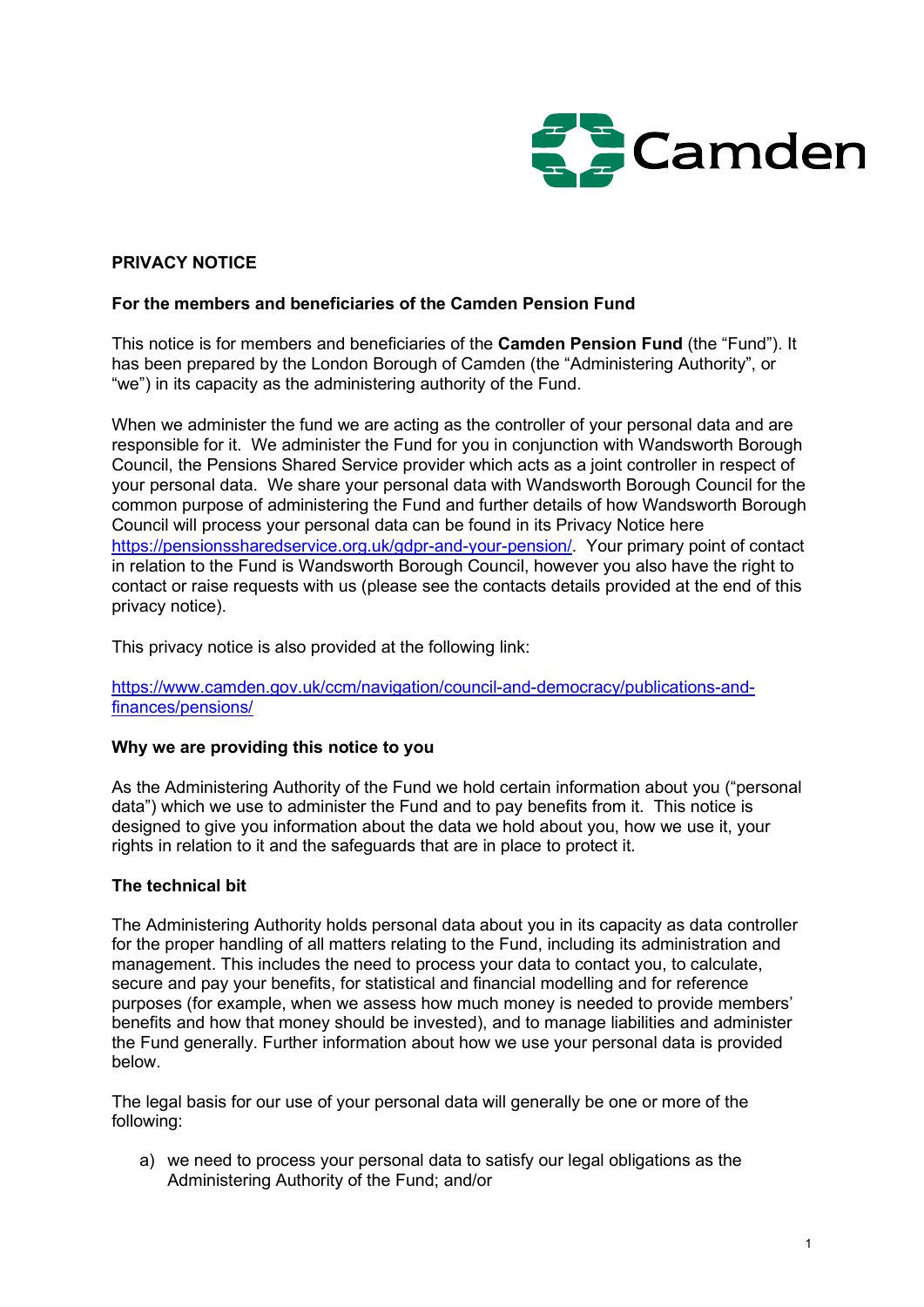- b) we need to process your personal data to carry out a task in the public interest or in the exercise of official authority in our capacity as a public body; and/or
- c) we need to process your personal data for the legitimate interests of administering and managing the Fund and liabilities under it, calculating, securing and paying benefits and performing our obligations and exercising any rights, duties and discretions the Administering Authority has in relation to the Fund; and/or
- d) because we need to process your personal data to meet our contractual obligations to you in relation to the Fund (for example, under an agreement that you will pay additional voluntary contributions to the Fund), or to take steps, at your request, before entering into a contract.

## What personal data we hold, and how we obtain it

The types of personal data we hold and process about you can include:

- Contact details, including name, address, telephone numbers and email address.
- Identifying details, including date of birth, national insurance number and employee and membership numbers.
- Information that is used to calculate and assess eligibility for benefits, for example, length of service or membership and salary information.
- Financial information relevant to the calculation or payment of benefits, for example, bank account and tax details.
- Information about your family, dependents or personal circumstances, for example, marital status and information relevant to the distribution and allocation of benefits payable on death.
- Information about your health, for example, to assess eligibility for benefits payable on ill health, or where your health is relevant to a claim for benefits following the death of a member of the Fund.
- Information about a criminal conviction if this has resulted in you owing money to your employer or the Fund and the employer or Fund may be reimbursed from your benefits.

We obtain some of this personal data directly from you. We may also obtain data (for example, salary information) from your current or past employer(s) or companies that succeeded them in business, from a member of the Fund (where you are or could be a beneficiary of the Fund as a consequence of that person's membership of the Fund) and from a variety of other sources including public databases (such as the Register of Births, Deaths and Marriages), our advisers and government or regulatory bodies, including those in the list of organisations that we may share your personal data with set out below.

Where we obtain information concerning certain "special categories" of particularly sensitive data, such as health information, extra protections apply under the data protection legislation. We will only process your personal data falling within one of the special categories with your consent, unless we can lawfully process this data for another reason permitted by that legislation. You have the right to withdraw your consent to the processing at any time by notifying the Administering Authority in writing. However, if you do not give consent, or subsequently withdraw it, the Administering Authority may not be able to process the relevant information to make decisions based on it, including decisions regarding the payment of your benefits.

Where you have provided us with personal data about other individuals, such as family members, dependants or potential beneficiaries under the Fund, please ensure that those individuals are aware of the information contained within this notice.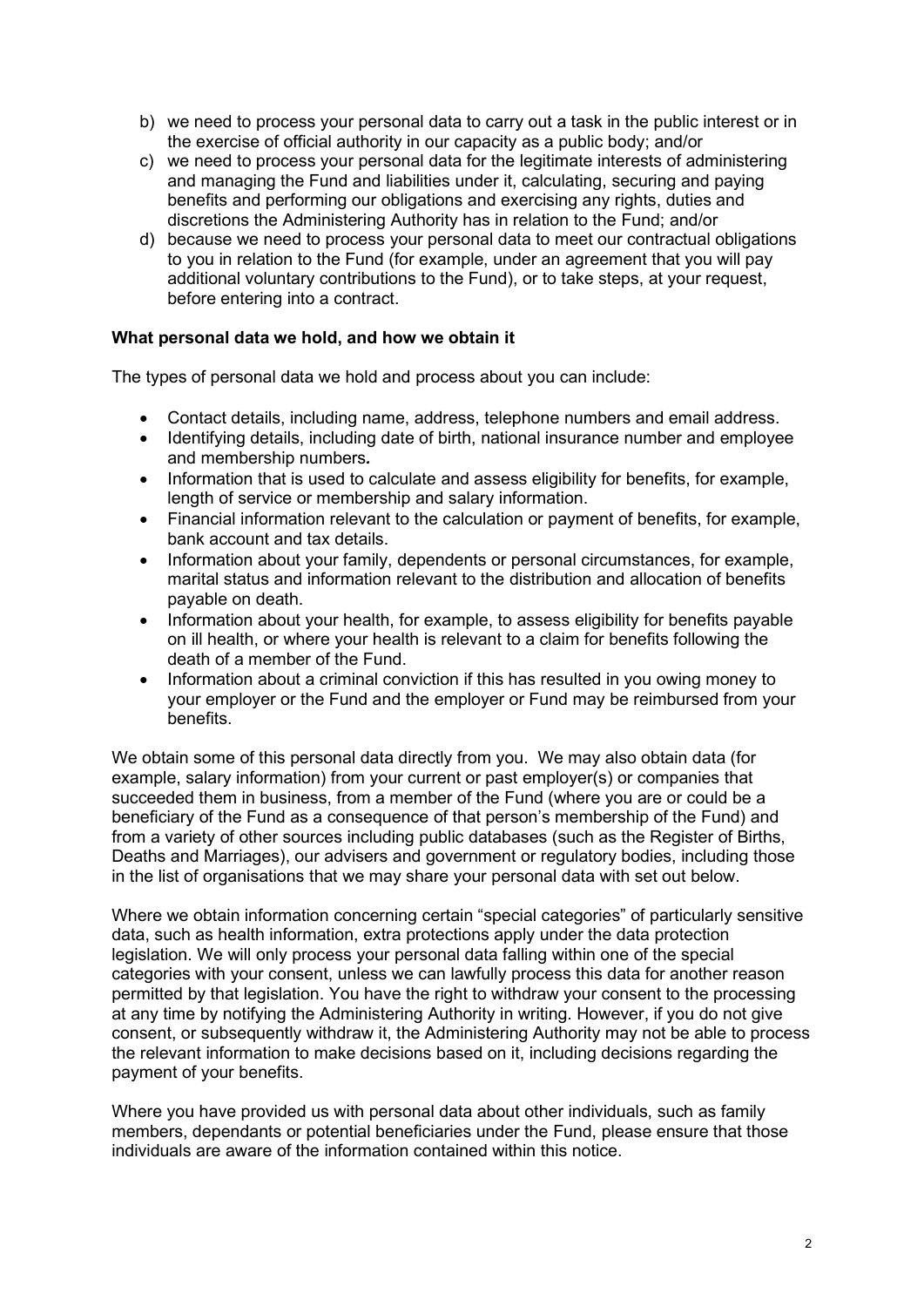## How we will use your personal data

We will use this data to deal with all matters relating to the Fund, including its administration and management. This can include the processing of your personal data for all or any of the following purposes:

- to contact you.
- to assess eligibility for, calculate and provide you (and, if you are a member of the Fund, your beneficiaries upon your death) with benefits.
- to identify your potential or actual benefit options and, where relevant, implement those options.
- to allow alternative ways of delivering your benefits, for example, through the use of insurance products and transfers to or mergers with other pension arrangements.
- for statistical and financial modelling and reference purposes (for example, when we assess how much money is needed to provide members' benefits and how that money should be invested).
- to comply with our legal and regulatory obligations as the administering authority of the Fund.
- to address queries from members and other beneficiaries and to respond to any actual or potential disputes concerning the Fund.
- the management of the Fund's liabilities, including the entering into of insurance arrangements and selection of Fund investments.
- in connection with the sale, merger or corporate reorganisation of or transfer of a business by the employers that participate in the Fund and their group companies.

## Organisations that we may share your personal data with

From time to time we will share your personal data with advisers and service providers so that they can help us carry out our duties, rights and discretions in relation to the Fund. Some of those organisations will simply process your personal data on our behalf and in accordance with our instructions. Other organisations will be responsible to you directly for their use of personal data that we share with them. They are referred to as data controllers and we have highlighted them in the table below. The data controllers may be obliged under the data protection legislation to provide you with additional information regarding the personal data they hold about you and how and why they process that data. Further information may be provided to you in a separate notice or may be obtained from the advisers and service providers direct, for example via their websites.

These organisations include the Fund's:

| Data processors                                                                                                                                                                                                                                                                                                                                                                                                               | Data controllers                                                                                                                                                                                                                                                                                                                                                                                                                                                                                                             |  |
|-------------------------------------------------------------------------------------------------------------------------------------------------------------------------------------------------------------------------------------------------------------------------------------------------------------------------------------------------------------------------------------------------------------------------------|------------------------------------------------------------------------------------------------------------------------------------------------------------------------------------------------------------------------------------------------------------------------------------------------------------------------------------------------------------------------------------------------------------------------------------------------------------------------------------------------------------------------------|--|
| Accountants & creditors $-$ (currently<br>$\bullet$<br>Camden Council)<br>Tracing bureaus for mortality screening<br>$\bullet$<br>and locating members - (currently Atmos)<br>Data Services)<br>Printing companies – (currently Ricoh)<br>$\bullet$<br>Pensions software provider - (currently<br>$\bullet$<br>Aquila Heywood)<br>Provider to aid with GMP reconciliation<br>$\bullet$<br>exercise – (current Aquila Heywood) | Wandsworth Borough Council - (as the<br>$\bullet$<br>Pensions Shared Service)<br>Scheme benefit consultant – (currently<br>$\bullet$<br>Hymans Robertson)<br>Investment consultant – (currently KPMG)<br>$\bullet$<br>Additional Voluntary Contribution providers -<br>$\bullet$<br>(currently Prudential and Phoenix)<br>Legal adviser - (currently Camden Council)<br>$\bullet$<br>Fund Actuary – (currently Hymans<br>$\bullet$<br>Robertson)<br>External/Statutory auditor - (currently KPMG<br>$\bullet$<br>and Mazars) |  |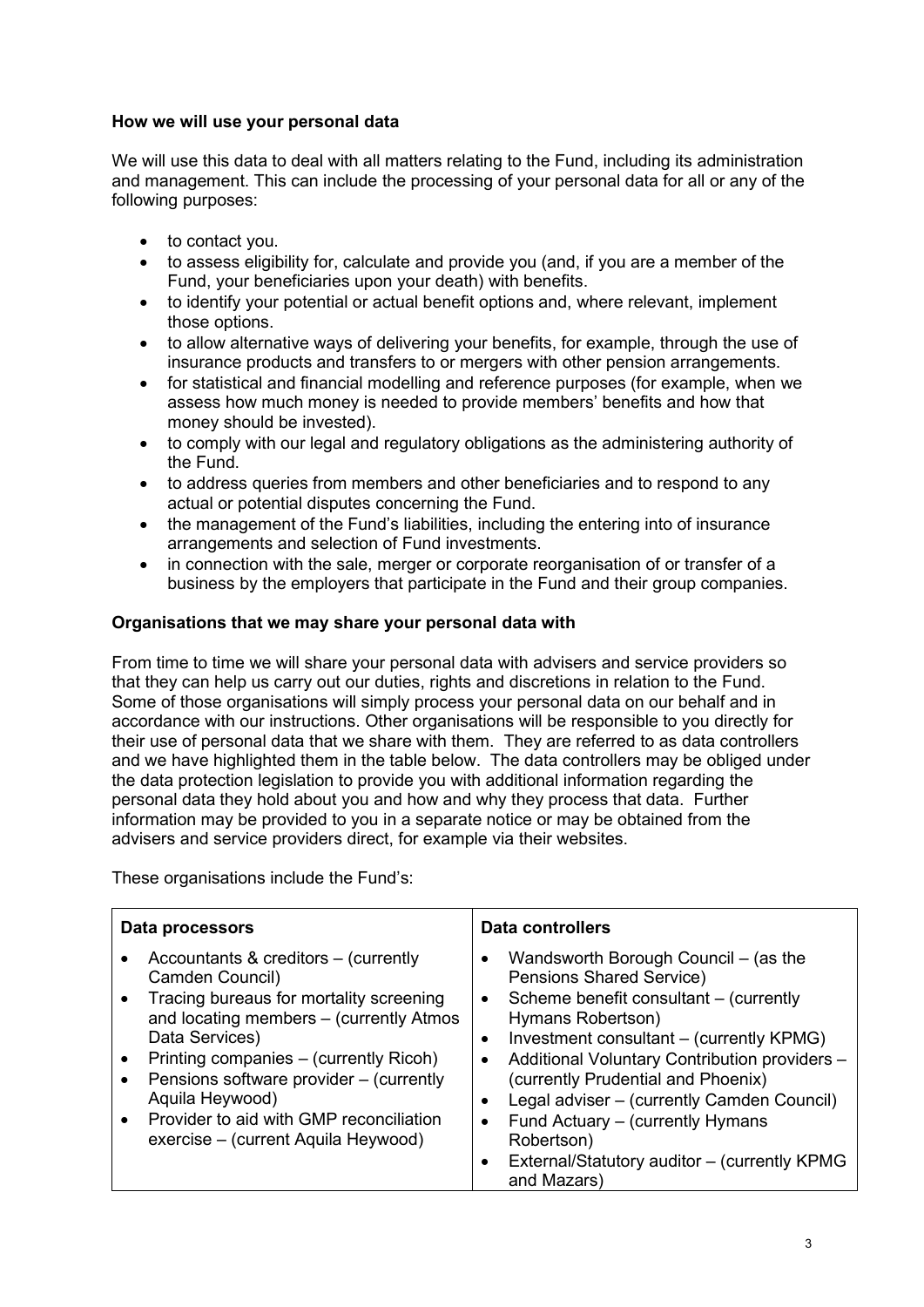|  | Suppliers of IT, document production and<br>distribution services (currently Shared<br>Digital)<br>Overseas payments provider to transmit<br>payments to scheme member with non-<br>UK accounts – (currently Equiniti)<br>Administering Authority bank account<br>provider - (currently National<br>Westminster Bank plc) | $\bullet$<br>$\bullet$<br>$\bullet$<br>$\bullet$<br>٠<br>$\bullet$<br>$\bullet$<br>$\bullet$<br>$\bullet$ | Internal auditor - (South West London Audit<br>Partnership (SWLAP))<br>Insurance companies in connection with ill<br>health benefits - (currently Legal & General<br><b>Assurance Society Limited)</b><br>LGPS National Insurance database - (South<br><b>Yorkshire Pensions Authority)</b><br>Administering authorities of other LGPS<br>funds (or their agents, such as third-party<br>administrators) where you have been a<br>member of another LGPS fund and the<br>information is needed to determine the<br>benefits to which you or your dependants<br>are entitled<br>The Department for Work and Pensions<br>The Government Actuary's Department<br>The Cabinet Office – for the purposes of the<br><b>National Fraud Initiative</b><br><b>HMRC</b><br>The Courts of England and Wales – for the<br>purpose of processing pension sharing<br>orders on divorce |
|--|---------------------------------------------------------------------------------------------------------------------------------------------------------------------------------------------------------------------------------------------------------------------------------------------------------------------------|-----------------------------------------------------------------------------------------------------------|--------------------------------------------------------------------------------------------------------------------------------------------------------------------------------------------------------------------------------------------------------------------------------------------------------------------------------------------------------------------------------------------------------------------------------------------------------------------------------------------------------------------------------------------------------------------------------------------------------------------------------------------------------------------------------------------------------------------------------------------------------------------------------------------------------------------------------------------------------------------------|
|--|---------------------------------------------------------------------------------------------------------------------------------------------------------------------------------------------------------------------------------------------------------------------------------------------------------------------------|-----------------------------------------------------------------------------------------------------------|--------------------------------------------------------------------------------------------------------------------------------------------------------------------------------------------------------------------------------------------------------------------------------------------------------------------------------------------------------------------------------------------------------------------------------------------------------------------------------------------------------------------------------------------------------------------------------------------------------------------------------------------------------------------------------------------------------------------------------------------------------------------------------------------------------------------------------------------------------------------------|

In each case we will only do this to the extent that we consider the information is reasonably required for these purposes.

In addition, where we make Fund investments or seek to provide benefits for Fund members in other ways, such as through the use of insurance, then we may need to share personal data with providers of investments, insurers and other pension scheme operators. In each case we will only do this to the extent that we consider the information is reasonably required for these purposes.

From time to time we may provide some of your data to your employer and their relevant subsidiaries (and potential purchasers of their businesses) and advisers for the purposes of enabling your employer to understand its liabilities to the Scheme. Your employer would generally be a controller of the personal data shared with it in those circumstances. For example, where your employment is engaged in providing services subject to an outsourcing arrangement, the Administering Authority may provide information about your pension benefits to your employer and to potential bidders for that contract when it ends or is renewed.

Where requested or if we consider that it is reasonably required, we may also provide your data to government bodies and dispute resolution and law enforcement organisations, including those listed above, the Pensions Regulator, the Pensions Ombudsman and Her Majesty's Revenue and Customs (HMRC). They may then use the data to carry out their legal functions.

The organisations referred to in the paragraphs above may use the personal data to perform their functions in relation to the Fund as well as for statistical and financial modelling (such as calculating expected average benefit costs and mortality rates) and planning, business administration and regulatory purposes. They may also pass the data to other third parties (for example, insurers may pass personal data to other insurance companies for the purpose of obtaining reinsurance), to the extent they consider the information is reasonably required for a legitimate purpose.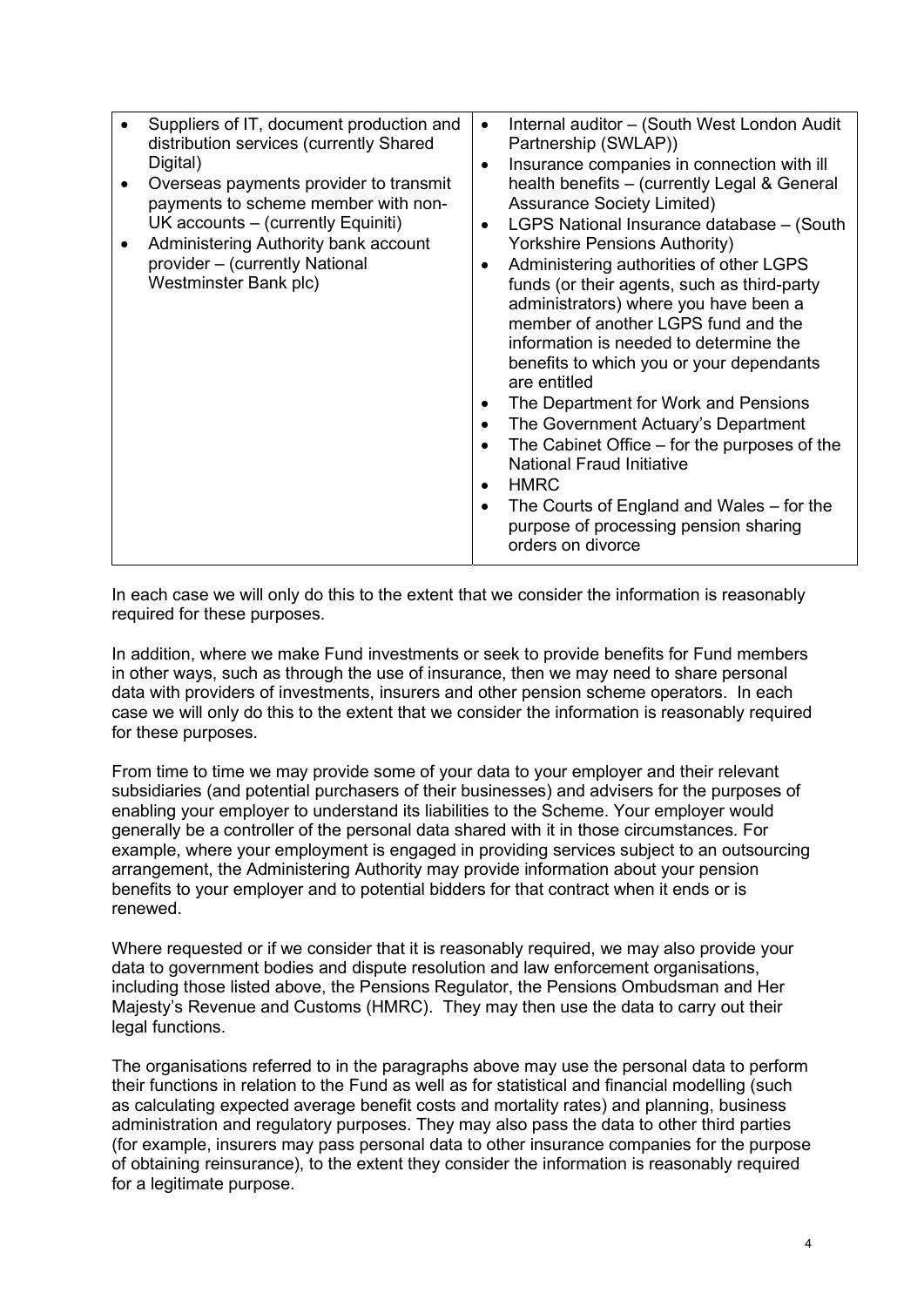In some cases recipients of your personal data may be outside the UK. This means your personal data may be transferred outside the EEA to a jurisdiction that may not offer an equivalent level of protection as is required by EEA countries. If this occurs, we are obliged to verify that appropriate safeguards are implemented with a view to protecting your data in accordance with applicable laws. Please use the contact details below if you want more information about the safeguards that are currently in place.

We do not use your personal data for marketing purposes and will not share this data with anyone for the purpose of marketing to you or any beneficiary.

#### How long we keep your personal data

We will only keep your personal data for as long as we need to in order to fulfil the purpose(s) for which it was collected and for so long afterwards as we consider may be required to deal with any questions or complaints that we may receive about our administration of the Fund, unless we elect to retain your data for a longer period to comply with our legal and regulatory obligations. In practice, this means that your personal data will be retained for such period as you (or any beneficiary who receives benefits after your death) are entitled to benefits from the Fund and for a period of 15 years after those benefits stop being paid. For the same reason, your personal data may also need to be retained where you have received a transfer, or refund, from the Fund in respect of your benefit entitlement.

### Your rights

You have a right to access and obtain a copy of the personal data that the Administering Authority holds about you and to ask the Administering Authority to correct your personal data if there are any errors or it is out of date or incomplete. In certain circumstances you have the right to object to the processing of your personal data; for example, you have the right to object to processing of your personal data which is based on the public interest or legitimate interests identified in the section above headed "The Technical Bit", or where processing is for direct marketing purposes. In some cases you may also have a right to ask the Administering Authority to restrict the processing of your personal data until any errors are corrected, or to transfer or (in very limited circumstances) erase your personal data. You can obtain further information about these rights from the Information Commissioner's Office at: www.ico.org.uk or via their telephone helpline (0303 123 1113).

If you wish to exercise any of these rights or have any queries or concerns regarding the processing of your personal data, please contact the Fund administrator as indicated below. You also have the right to lodge a complaint in relation to this privacy notice or the Administering Authority's processing activities with the Information Commissioner's Office which you can do through the website above or their telephone helpline.

As explained in the section above headed "How we will use your personal data", one of the reasons we collect and hold your personal data is to administer your Fund benefits. If you do not provide the information we request, or ask that the personal data we already hold is deleted or that the processing of the personal data be restricted, this may affect our ability to administer your benefits, including the payment of benefits from the Fund. In some cases it could mean the Administering Authority is unable to put your pension into payment or has to stop your pension (if already in payment).